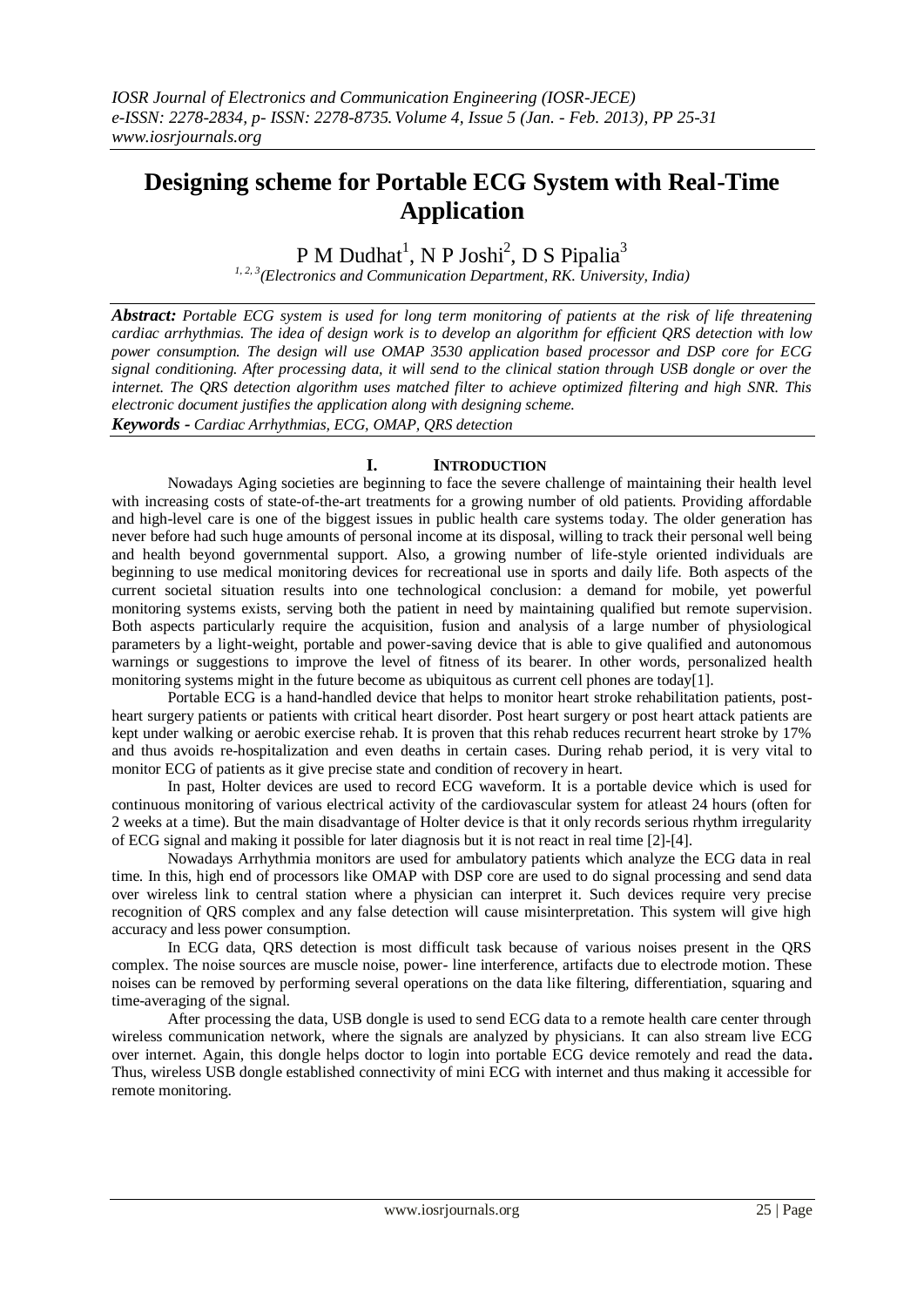

# **II. SYSTEM DESCRIPTION**

**Figure 1 Portable ECG system with real time application**

The portable ECG system consists of ARM cortex A8 processor which is the heart of the device and performs operation like I/O, storage, display and transmission. MMC is used as program memory. Wireless USB dongle, keyboard, mouse, LCD with touch screen and USB mass storage device are the other hardware peripherals. A powerful DSP core is used in the system which is OMAP 3530 application based processor which is used to do signal conditioning on the ECG data. It performs the QRS detection algorithm based on matched filter on the ECG data to remove noises. After signal processing, the mini ECG can transmit the stored data over internet through wireless USB dongle. It can also transmit over internet. This dongle helps doctor to login into mini ECG remotely and read the real-time data. Thus, wireless USB dongle established connectivity of mini ECG with internet and thus making it accessible for remote monitoring. An external USB storage device is used to store the compressed ECG data. User can read this device and data can be display on the LCD display. Before storing the ARM core with help of DSP core will perform compression on the ECG data and then dump that compressed data into the USB memory. The compression algorithm is activated whenever a recorded ECG signal is asked to be stored. USB Storage device is also used while ECG data is just getting recorded, once recording stops, ARM core reads the start of recording and runs compression algorithm and then again dumps the data back to the USB storage device. Touch screen provides user friendly interface to control mini ECG. As device is hand handled it is difficult to provide input through mouse or keyboard and hence, touch screen becomes mandatory. Interface circuit of touch screen reads the analog voltage for equivalent X-Y position and converts to digital. LCD screen is the main display of the device [11].

# *II.I Beagleboard - An OMAP Based System*

The BeagleBoard is designed specifically to address the Open Source Community and has freely supported operating system developed by Texas Instruments(TI) coming with a growing repository of working applications. The large and advantageous development community of BeagleBoard developers can often solve a problem faster than the technical support can do, although most community efforts are currently still aimed towards the embedded linux ARM part of the system. Questions about pure DSP programming may still be better guided at TIs official support[1].

On top of the lower price and larger and faster support availability, the BeagleBoard has another advantage: Its physical dimensions are just around  $10x10$  cm which is more suitable for portable applications. The USB-powered BeagleBoard is a low-cost, fan-less single board computer based on a TI OMAP3730CBP applications processor that is said to reach laptop-like performance and integrates a 1GHz ARM Cortex-A8 core with a high-end 800MHz DSP-TMS320C64x core. The OMAP3530 supports high-level operating systems (OSs), such as Windows CE, Linux and others. As can be seen in Fig. 2, a USB OTG (On-the-Go) port exists on the BeagleBoard and has two modes: in client mode, the USB port lets the beagle board act as a common USB device that can be connected to a PC. In host mode, the beagle board becomes the main device and can use other USB devices as clients. USB mice, keyboards, network interfaces, and hard disks can be connected to the beagle board in this way. Besides new specialized fast SPI ports (McSPI) on the OMAP3530, there are also five McBSP ports present. McBSP2 provides a full-duplex, direct serial interface between an audio codec module inside the TWL4030 chipset. The video interface of the OMAP3530 is accessible through a DVI-D interface connector located on the board. The BeagleBoard contains JTAG, RS232, SVideo and expansion ports for different applications. Additional hardware can easily be connected via USB as mentioned above[5].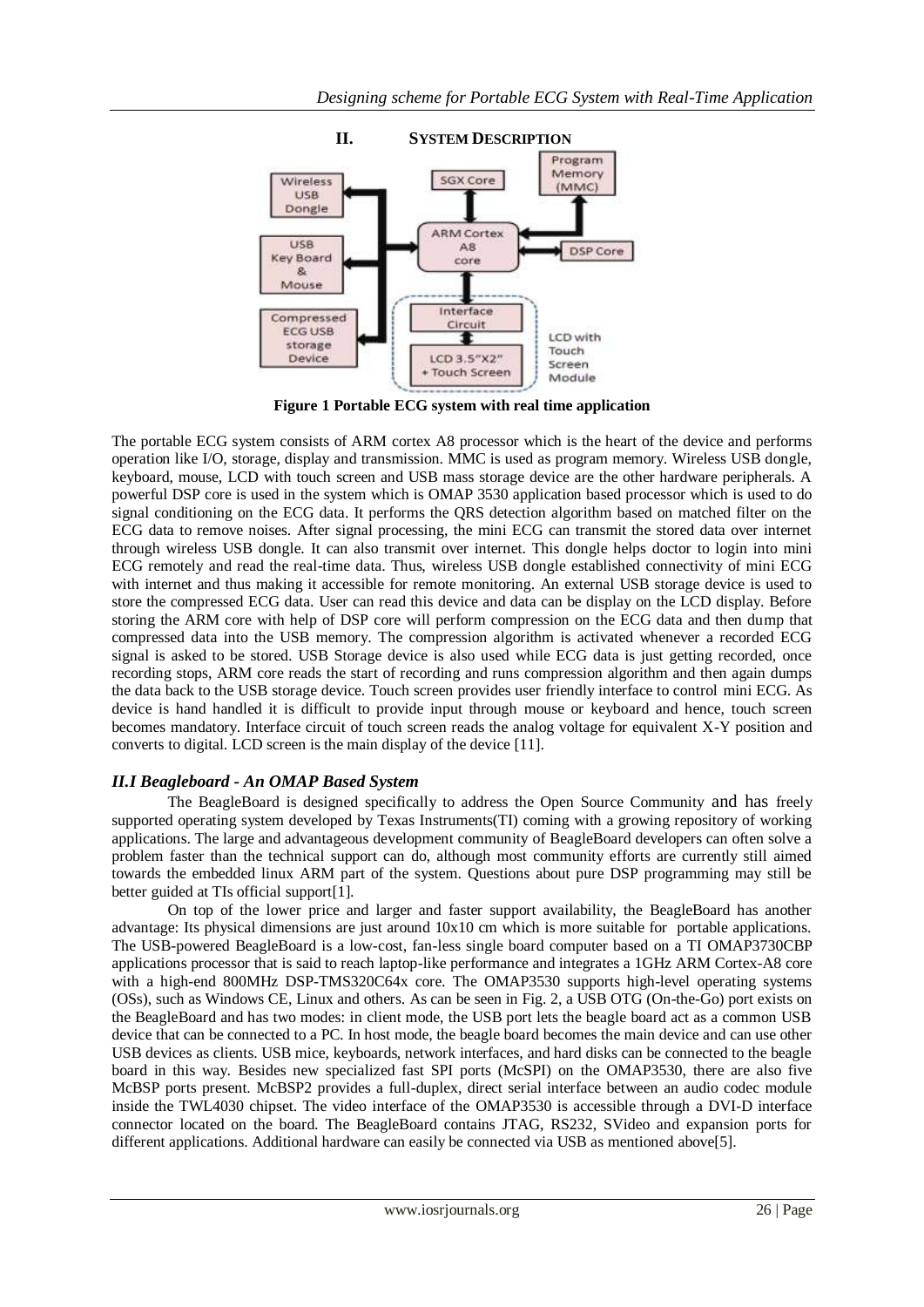

**Figure 2 A BeagleBoard layout**

# **III. PROPOSED METHOD**

An ECG represents the electrical signal moving through the heart during a heartbeat. The signal's movement is divided into parts, and each part is given an alphabetic designation in the ECG Fig. 3 [6]. In this P wave represents atrial depolarization. It occurs when the sinoatrial (SA) node creates an action potential that depolarizes the atria. The QRS complex comes after the P wave which indicates the SA nodal action potential travels through AV (atrioventrical) node to ventricles to cause ventricle depolarization. The T wave comes after QRS complex and it is a result of ventricular repolarization.



**Figure 3 QRS complex of ECG**

## *III.I QRS Complex Detecting Algorithm*

As QRS complex is difficult in ECG data, it is necessary to detect the QRS complex without noise. So to detect the noises in ECG data, different algorithms are used which are software QRS detection [6], Filter banks [7], wavelet transform [8], Principle Component Analysis (PCA) [9] and Adaptive Compressive Algorithm [10].

Pan and Tompkins have developed a real time QRS detection algorithm that efficiently detects the QRS complex using digital analysis of slope, amplitude and width information of ECG waveforms. The real time QRS detection algorithm includes three different steps: linear digital filtering, non- linear transformation and decision rule algorithms. According to these processing steps, Pan and Tompkins method have performed linear processing using a band pass filter (low pass filter and high pass filter), a derivative and moving window integrator. The nonlinear transformation performed by the algorithm is signal amplitude squaring. Adaptive threshold and T wave discrimination techniques are used as a part of the decision rules for reliable QRS detection[11].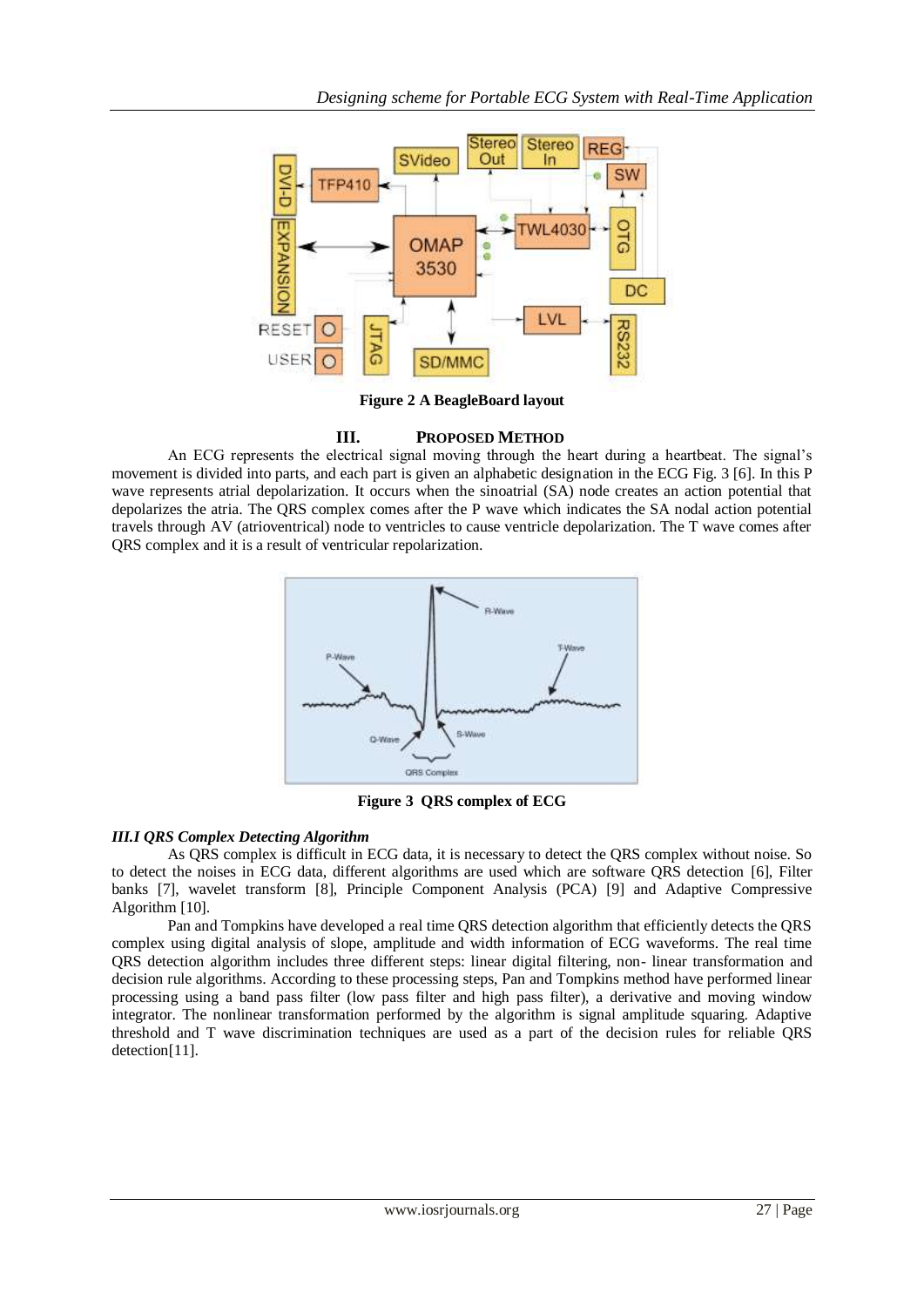

**Figure 4 Filter stages for QRS detection algorithm [11]**

Fig 4 shows the algorithm for noise removal in QRS detection. This algorithm is divided into two steps: filtering and decision rules. The aim of filtering of the signal is to generate a windowed estimate of the energy in the QRS frequency band. That is achieved using following tasks: (1) low pass filter of cutoff frequency ~16 Hz and delay  $\sim$  20 ms (2) high pass filter of cutoff frequency  $\sim$  8 Hz and delay  $\sim$  60 ms, (3) derivative, to extract slope information and delay  $\sim$  5 ms, (4) absolute value function (5) moving window integrator of size  $\sim$  80 ms. After filtering the signal is free from muscle noise, 50/60 Hz power line interference, baseline wander and motion artifacts. The decision rules are used to discriminate the QRS events from the noise events[11].

Each of the stages in this QRS detection technique is explained in the following sections. In this report sampled ECG signal is used with the reference databases (such as AHA and MIT/BIH) that will serve as an example input signal for the processing steps to follow.

## *III.I.I Band Pass Filtering*

The first step in the QRS detection algorithm is the band pass filtering which is the combination of low pass filtering and high passes filtering. The recurrence formula for band pass filter is given by,

$$
y_n = 1.875 \cdot y_{n-1} - 0.9219 \cdot y_{n-2} + x_n \cdot x_{n-2} \tag{1}
$$

which is implemented using the equivalent time domain difference equation,

$$
y(nT) = 1.875y(nT - T) - 0.9219y(nT - 2T) + x(nT) - x(nT - 2T)
$$
\n(2)

### *III.I.II Derivative*

After the signal has been filtered out, it is then differentiated to provide information about the slope of QRS detection. The derivative approximation is implemented using following time domain difference equation,

$$
y(nT) = \frac{2x(nT) + x(nT - T) - x(nT - 3T) - 2x(nT - 4T)}{8}
$$
\n(3)

### *III.I.III Absolute Function*

Once the slope information is known, absolute value of each sample is captured using the operation,

$$
y(nT) = |x(nT)| \tag{4}
$$

This function will make all the data points to be positive and improve gain sensitivity of QRS detector which will improve performance of algorithm. The output of this stage should be limited to certain maximum level corresponding to the number of this bits used to represent the data type of the signal.

### *III.I.IV Moving Window Integral*

The purpose of moving window integrator is to capture the prominent waveforms of ECG signal. The selection of size of window is very dominant during the implementation of window detector. If the size of window is too small then some of the complexes may produce several peaks in the integration waveform. If the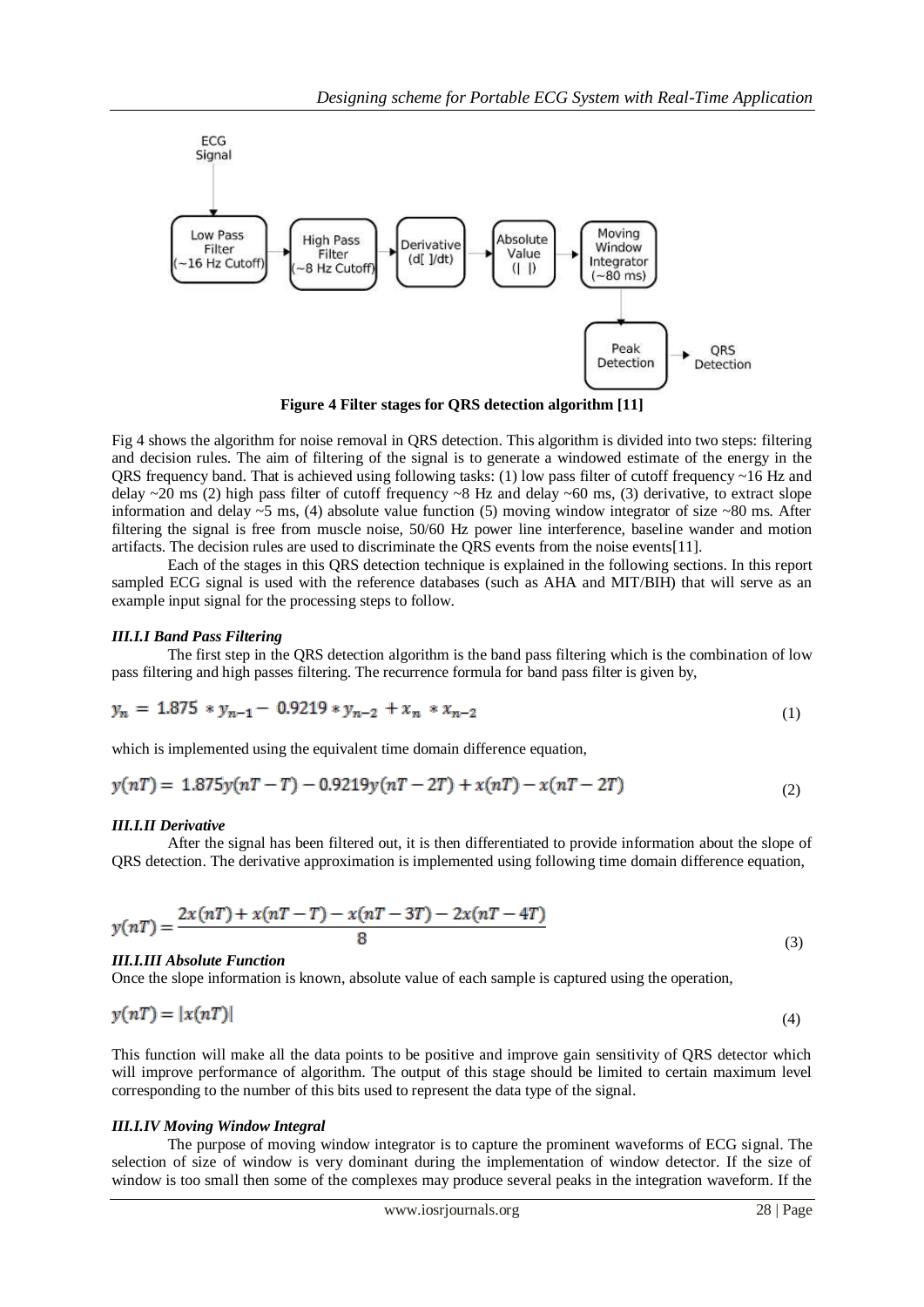size of window is too large, then integration waveform will merge the QRS complex and T waveform together. So it is necessary to choose size of window properly which is nearer to the width of a typical QRS complex. (e.g, less than 100ms). In this work the average size of window is chosen 80ms. It is implemented with the following difference equation,

$$
y(nT) = \frac{x(nT - N - 1)T + x(nT - (N - 2)T) + \dots + x(nT)}{N}
$$
\nWhere N is the number of samples in the width of moving window.

\n(5)

Where N is the number of samples in the width of moving window.

#### *III.I.V Decision Rules*

After the preprocessing, the signal is tested on decision rules. The role of decision rules is to differentiate between QRS complex and noise level.

#### *Peak Detection*

The peak detector locates the peaks of QRS complex in the filtered signal. The detected peak is defined as an event. Once a peak is detected it is classified as either a true value or a noise. The algorithm uses the peak height, peak location and maximum derivative to classify the peaks[11].

#### **Rules can be summarized as follows:**

Rule 1: All peaks that precede the larger peaks before 200ms can be ignored.

Rule 2: If a peak occurs, then there is a need to check whether the raw signal contains both positive and negative slopes of nearly same magnitude in a 200ms window. If it is not, then the peak represents the noise.

Rule 3: Peak can be detected in the regions where signal rises above the threshold. That peak is referred as a QRS complex, otherwise it is a noise.

Rule 4: If no QRS complex is detected within a time interval of 3/2 RR intervals, then the peak greater than the ½ of the threshold, and the peak followed by the previous detection at least 360 ms, can be classify as a QRS complex.

#### *Threshold Estimation*

The threshold (υ) used in Rule 3 and Rule 4 is estimated from QRS peak height ( $h_{ORS}$ ) and noise peak height (h<sub>noise</sub>). Once a peak is classified as QRS peak it is stored in a buffer with the eight most recent QRS peaks. Similarly, if a peak is classified as noise peak, it is added to the noise buffer containing eight most recent noise peaks. The threshold is estimated to some value between the mean of the QRS peak height ( $\mu h_{\text{ORS}}$ ) and mean of noise peak height ( $\mu h_{noise}$ ) buffers using the following formula,

$$
v = \mu_{\text{hnoise}} + C_v (\mu_{\text{hQRS}} - \mu_{\text{hnoise}}) \tag{6}
$$

where  $C_{\rm u}$  is the threshold coefficient that lies between 0 and 1[11].

**IV. RESULTS** The following screen shots show the output from different stages of Fig 4.



**Figure 5 A recorded ECG signal of MIT/BIH using a test subject**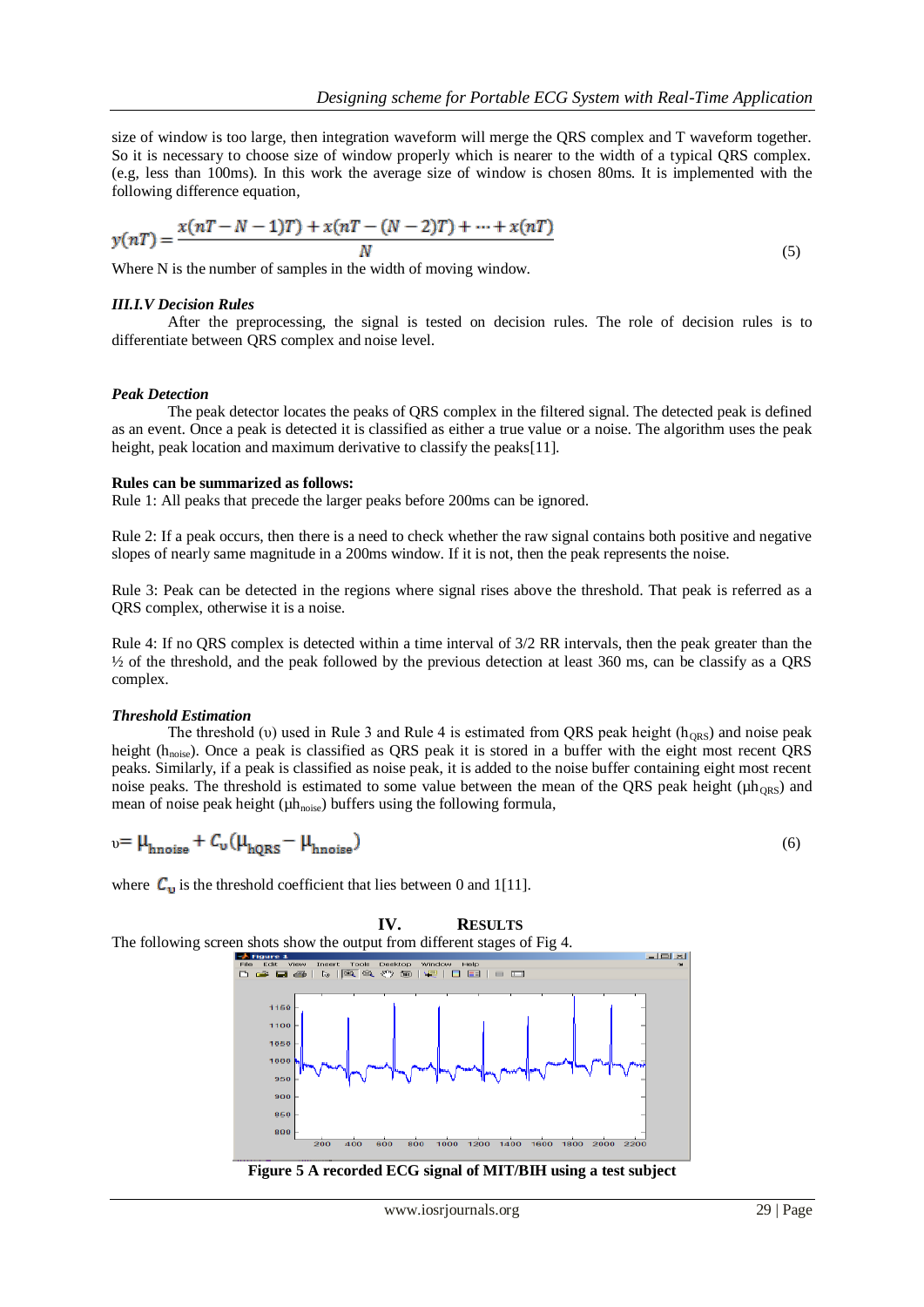

**Figure 6 Band pass filtered result of noisy ECG signal**



**Figure 7 Derivative and Absolute result of ECG signal**



**Figure 8 Moving window integral output of ECG signal**

# **V. CONCLUSION**

The QRS detection algorithm and hardware implementation for ECG monitoring with real time application are presented in this work. The QRS detection has been implemented with the use of band pass filter, derivative, absolute value and moving window integrator, which improve SNR. This will permit the use of thresholds that are above the noise peak level. Therefore, the overall sensitivity of the detector will improve. The decision has been done in real time. For implementation in real time, high end processor OMAP based on ARM Cortex A8 is used. It will give low cost, low power consumption patient monitoring in the lifethreatening events.